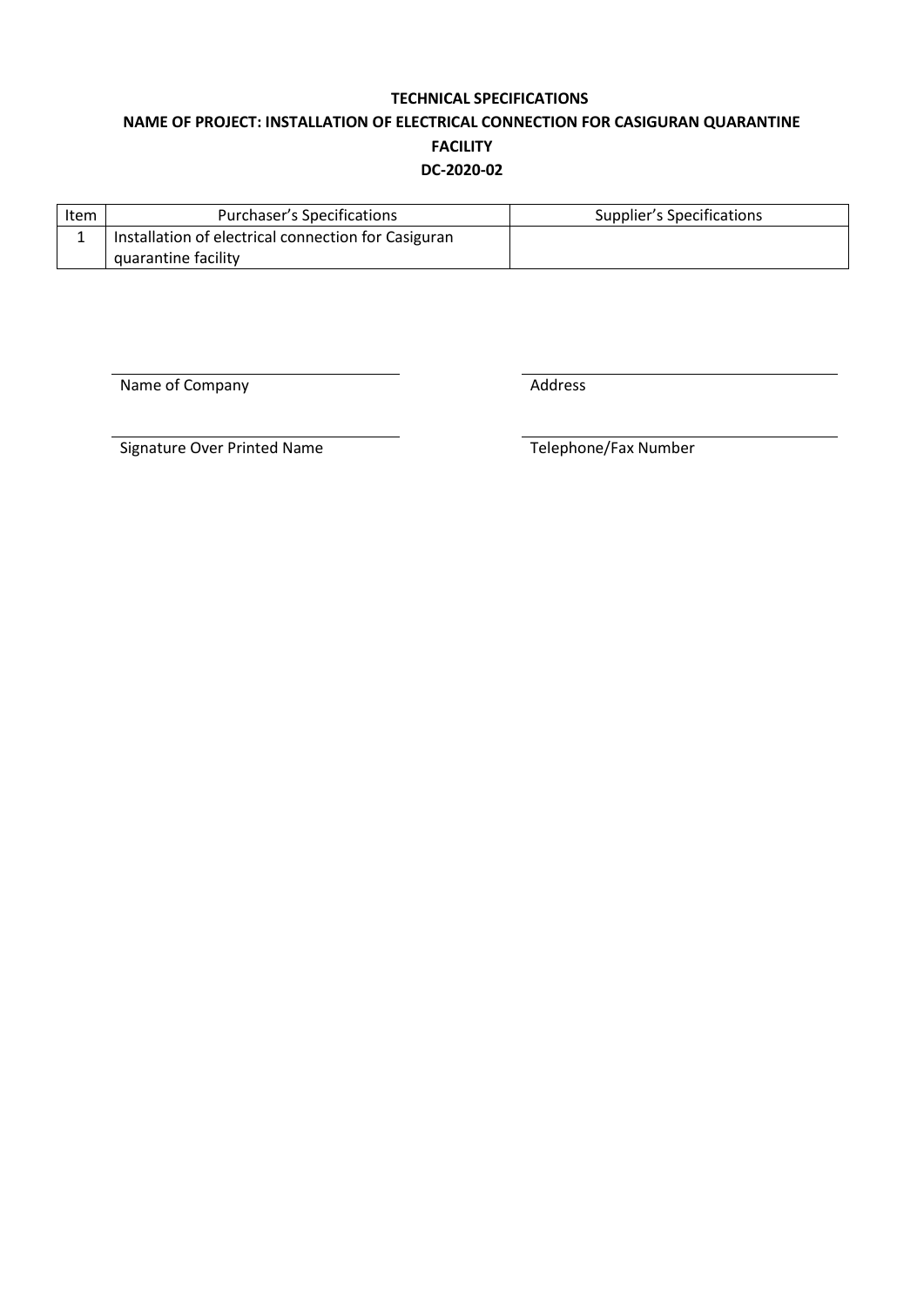# **PRICE SCHEDULE NAME OF PROJECT: INSTALLATION OF ELECTRICAL CONNECTION FOR CASIGURAN QUARANTINE FACILITY DC-2020-02**

| Item      | Item Description           | Qty | Unit | <b>ABC</b>   | Unit Price | Amount |
|-----------|----------------------------|-----|------|--------------|------------|--------|
| <b>No</b> |                            |     |      |              |            |        |
|           |                            |     |      |              |            |        |
|           | Installation of electrical | 1   | Lot  | 1,538,698.27 |            |        |
|           | connection for             |     |      |              |            |        |
|           | Casiguran quarantine       |     |      |              |            |        |
|           | facility                   |     |      |              |            |        |

• All prices offered (unit price and total bid price) must be typed or written in indelible ink

After having carefully read and accepted your conditions, I/We quote you on the item/s at prices noted above.

Name of Company **Address** Address

Signature Over Printed Name Telephone/Fax Number